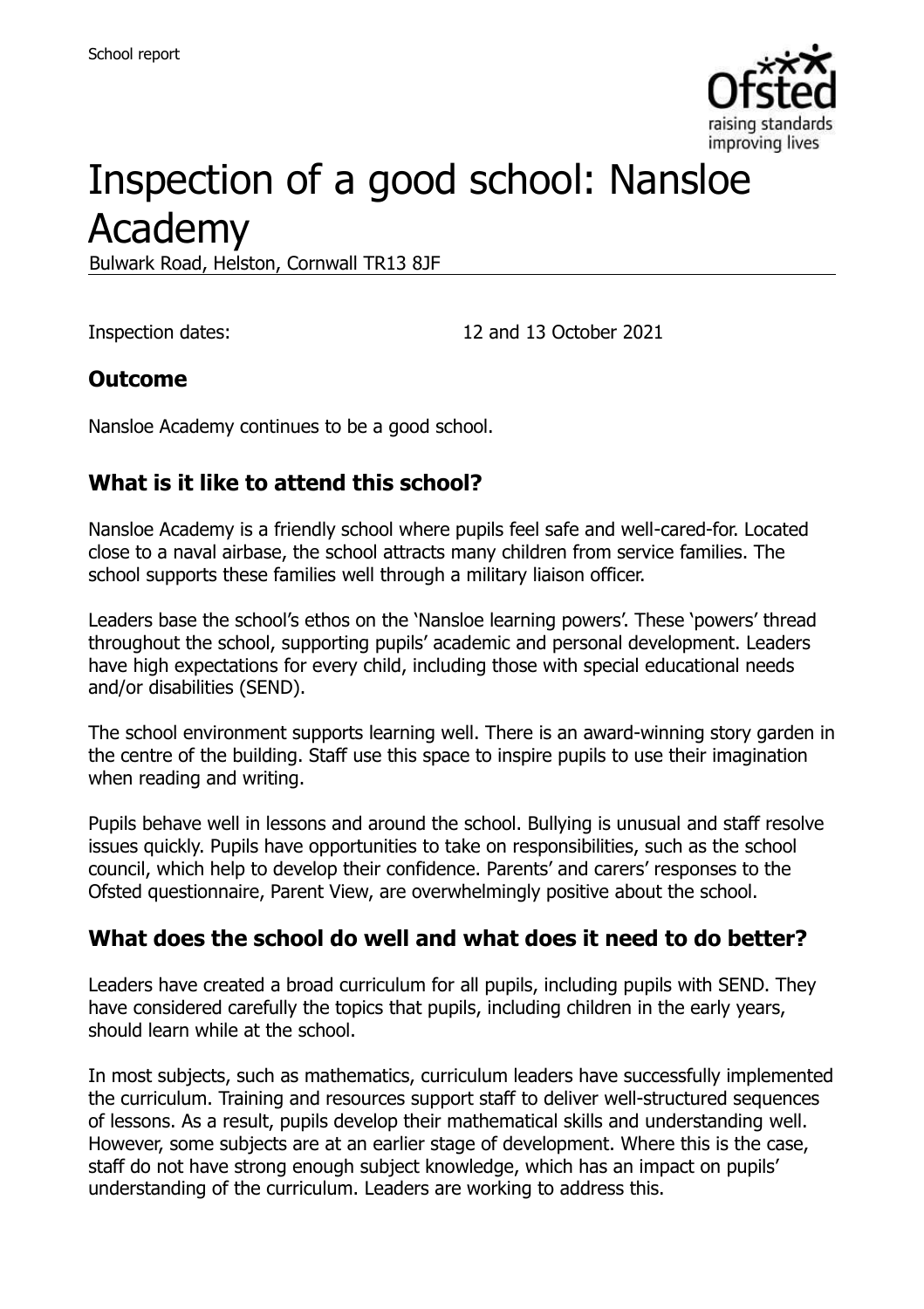

Leaders intend that pupils should be fluent readers when they leave the school. Leaders have established a strong phonics curriculum from early years across the school. Leaders have ensured a consistent approach to the teaching of early reading. Staff make sure that pupils read books matched to the sounds they know. Staff check on pupils' reading often and organise extra support and practice for those pupils who need it, including those with SEND. Teachers in all classes read to pupils regularly to help develop pupils' love of reading. The story garden is well used to support this aspect of learning.

Leaders and staff ensure that pupils with SEND follow the same curriculum as their peers. Teachers and teaching assistants know pupils well. This helps staff match appropriate strategies to pupils' individual needs. The special educational needs coordinator (SENCo) makes sure that staff are well trained to support pupils effectively.

Children in the early years behave well. They take turns, share and know the routines of the classroom. The early years curriculum prepares children well for their move into key stage 1.

Pupils learn in calm, happy classrooms. Pupils talk confidently about their learning. They can recall what they have learned previously and understand how it helps them develop their knowledge and skills. Teachers use assessment effectively to identify gaps in pupils' learning and plan the introduction of new knowledge.

A range of clubs and activities supports pupils' broader development outside of the classroom. For example, pupils participate in Cornish cultural events in the town. There are also visits to museums and participation in arts events.

Leaders support pupils from service families well. For example, staff support pupils when a parent is on deployment. The school is part of the Royal British Legion's 'Military Kids Club Heroes' network. Service parents speak highly of the level of support available to their children.

Staff morale is high. They appreciate that their well-being and workload is of importance to leaders. Staff said leaders handled recent changes sensitively.

#### **Safeguarding**

The arrangements for safeguarding are effective.

Leaders have made sure that safeguarding is everyone's priority. Staff receive regular training to help them spot concerns. As a result, all staff know what to do when they have a concern about a pupil. The designated safeguarding lead pursues concerns effectively and ensures that pupils receive the help they need. In addition, leaders have received training in safer recruitment so that the appointment of staff is secure.

Leaders use the school's curriculum to teach pupils how to keep themselves safe, for example, when playing games online. Pupils say that they feel safe at school.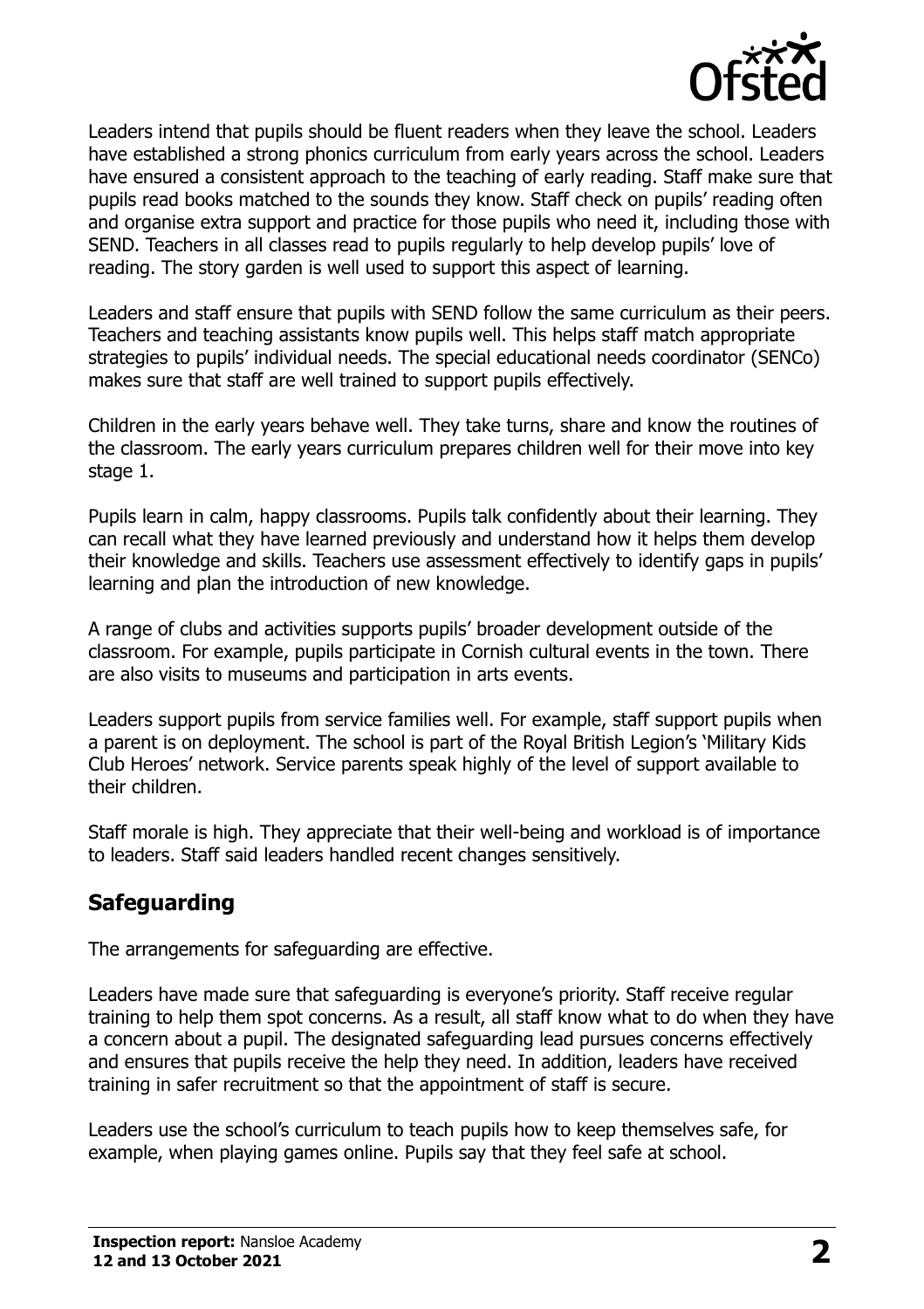

# **What does the school need to do to improve?**

# **(Information for the school and appropriate authority)**

Some subject plans are in the early stages of being implemented. This means that pupils have gaps in their knowledge in these curriculum areas. Leaders must ensure that staff have the subject knowledge they need to teach all subjects across the curriculum effectively.

#### **Background**

When we have judged a school to be good, we will then normally go into the school about once every four years to confirm that the school remains good. This is called a section 8 inspection of a good or outstanding school, because it is carried out under section 8 of the Education Act 2005. We do not give graded judgements on a section 8 inspection. However, if we find evidence that a school would now receive a higher or lower grade, then the next inspection will be a section 5 inspection. Usually this is within one to two years of the date of the section 8 inspection. If we have serious concerns about safeguarding, behaviour or the quality of education, we will deem the section 8 inspection as a section 5 inspection immediately.

This is the second section 8 inspection since we judged the predecessor school, Nansloe Community Primary School, to be good in October 2011.

#### **How can I feed back my views?**

You can use [Ofsted Parent View](https://parentview.ofsted.gov.uk/) to give Ofsted your opinion on your child's school, or to find out what other parents and carers think. We use information from Ofsted Parent View when deciding which schools to inspect, when to inspect them and as part of their inspection.

The Department for Education has further quidance on how to complain about a school.

If you are the school and you are not happy with the inspection or the report, you can [complain to Ofsted.](https://www.gov.uk/complain-ofsted-report)

#### **Further information**

You can search for [published performance information](http://www.compare-school-performance.service.gov.uk/) about the school.

In the report, '[disadvantaged pupils](http://www.gov.uk/guidance/pupil-premium-information-for-schools-and-alternative-provision-settings)' refers to those pupils who attract government pupil premium funding: pupils claiming free school meals at any point in the last six years and pupils in care or who left care through adoption or another formal route.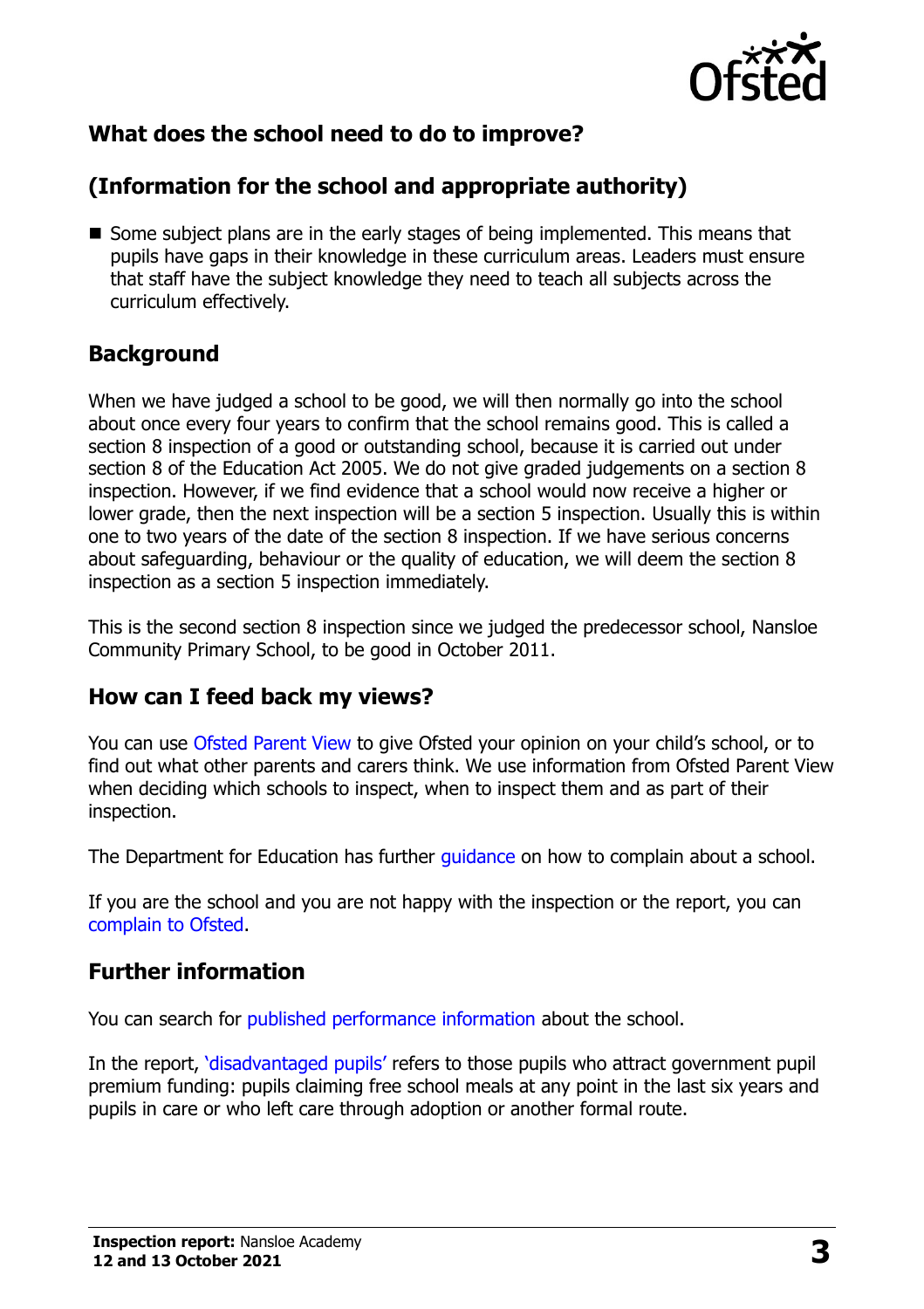

#### **School details**

| Unique reference number             | 137616                                                            |
|-------------------------------------|-------------------------------------------------------------------|
| <b>Local authority</b>              | Cornwall                                                          |
| <b>Inspection number</b>            | 10199888                                                          |
| <b>Type of school</b>               | Primary                                                           |
| <b>School category</b>              | Academy converter                                                 |
| Age range of pupils                 | 3 to 11                                                           |
| <b>Gender of pupils</b>             | Mixed                                                             |
| Number of pupils on the school roll | 229                                                               |
| <b>Appropriate authority</b>        | Board of trustees                                                 |
| <b>Chair of trust</b>               | Penny Shilston                                                    |
| <b>Headteacher</b>                  | Ann Webb                                                          |
| Website                             | www.nansloe.org.uk                                                |
| Date of previous inspection         | 28 June 2016, under section 8 of the<br><b>Education Act 2005</b> |

### **Information about this school**

- The school joined the Aspire Academy Trust in July 2021.
- The head of school was appointed in September 2021.
- The school does not use alternative provision.

### **Information about this inspection**

- This was the first routine inspection the school received since the COVID-19 pandemic began. The inspector discussed the impact of the pandemic with school leaders and has taken that into account in their evaluation.
- The inspector met with the head of school, the SENCo, the deputy chief executive officer of the trust and the trust's strategic partner, who will provide support for the school.
- The inspector carried out deep dives in these subjects: reading, mathematics and computing. For each deep dive, the inspector met with subject leaders, looked at curriculum plans, visited a sample of lessons, spoke to teachers, talked to some pupils about their learning and looked at examples of pupils' work.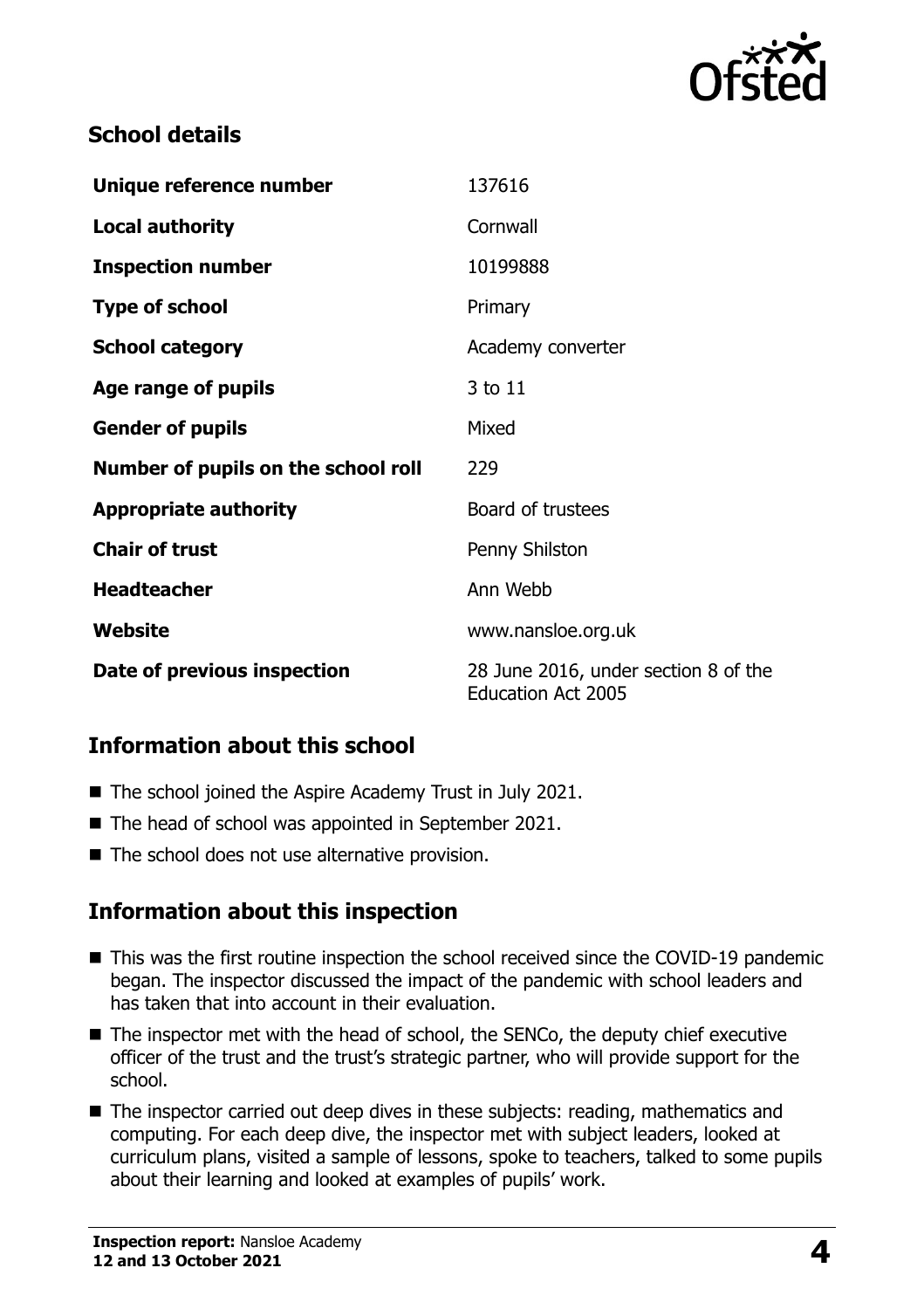

- The inspector looked at checks of recruitment processes. In addition, the inspector spoke to pupils and spoke with the designated safeguarding lead and staff about their training in safeguarding.
- There were 35 responses to Ofsted's online questionnaire, Parent View. In addition, the inspector considered 57 responses to Ofsted's pupil survey and 25 responses to Ofsted's staff survey.

#### **Inspection team**

Mark Burgess, lead inspector **Ofsted Inspector**